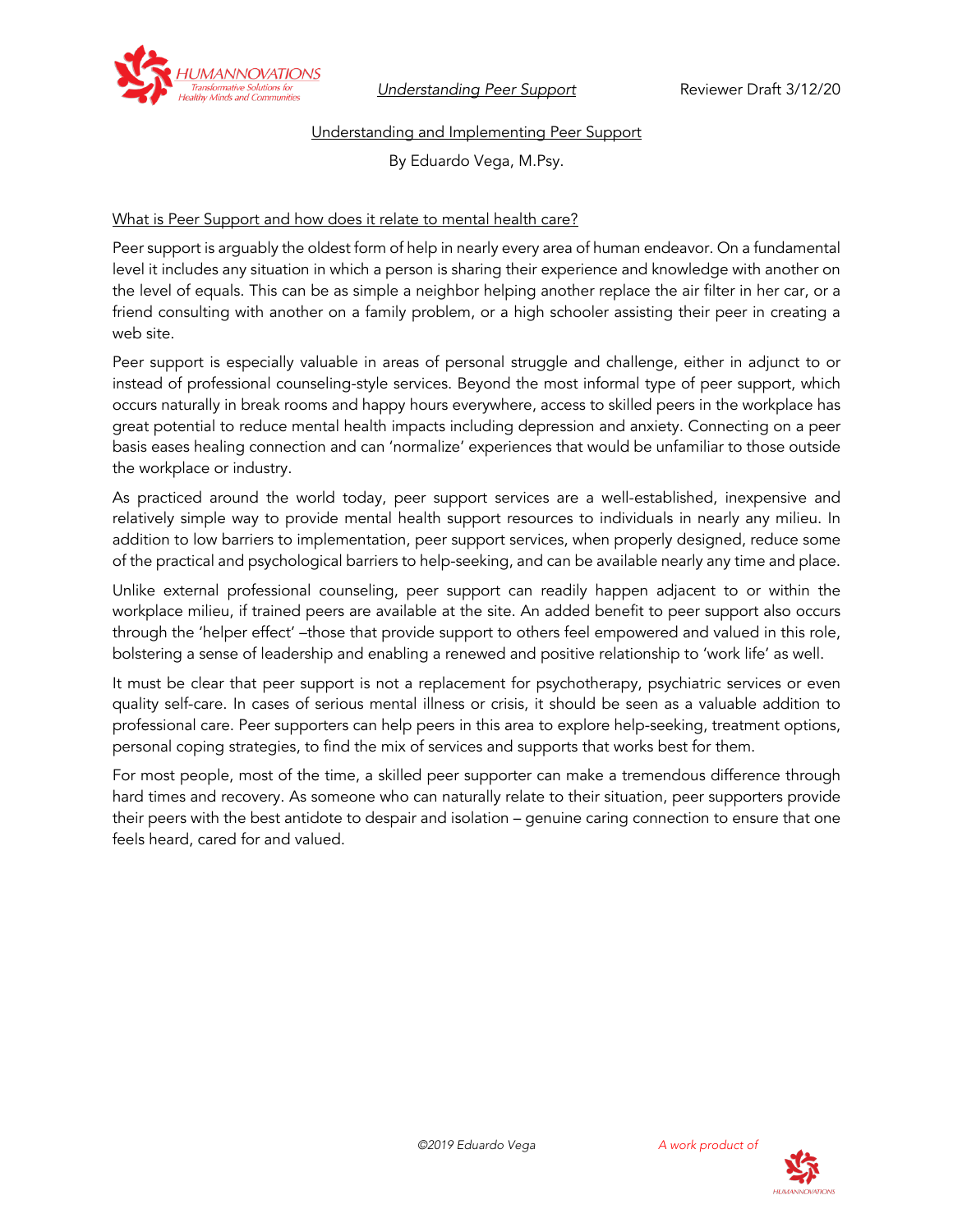

#### Peer Support Principles and Practices

Like almost every form of care, the most central beneficial aspect of peer support for people at hard times is the quality of the relationship between the individuals. The psychology of peer support is distinct from professional counseling services, however, in two important ways.

- 1) Shared experience: The central element of peer support is a relationship based on shared experience. The specific experience could be profession, age, race, even locality. Where the peer support is focused on helping a peer with personal challenges, that challenge forms the core of the 'peerness'. Meetings for people recovering from addiction in the 12-step model of AA, then, is quite clearly a form of peer support. Cancer patients, loss survivors, individuals experiencing divorce, parents of children with disabilities, even star athletes engage in peer support of this kind, in a variety of formats.
- 2) Power/status equality: Peer support revolves on the premise of equality. As a result, because the only requirement to provide another with peer support is shared experience, disparities in education, philosophy and 'power' are less significant as barriers. Regardless of other aspects of the relationships between peers, a dynamic in which one person has authority or privilege in the subject at issue represents a challenge, because these issues may be relevant in multiple ways. (see below).

#### Equality and Mutuality

Mutuality and equality need to considered distinctly in peer support, especially where peer support 'services' are at play. Mutuality refers to the idea of benefit provided 'both ways' between peers in the form shared mutual benefit. It is essential to many informal peer supports including those among friends, people in peer support networks and groups, etc. It is not always in play, and may even be problematic, where peer supports involve a structured professional element, such as a peer specialist. (see below).

On the other hand, equality is as essential to effective peer support as the shared experience itself. For instance, a police peer support network is created to enable officers to openly discuss their challenges with the job with their peers. By design this might take place regardless of rank. After all a patrol officer shares significant experience with a police commander that neither does with their dentists.

If the commander were the patrol officer's direct supervisor or a senior in the same police force, however, it could be hard for open communication to happen. Ie their ability to support each other as people with shared experience would be complicated by the power dynamics inherent in their positions.

Sometimes, where training and profession are specific to the peer support model, difference in status are inherent and unavoidable. Peer specialists, for example, (discussed below) are people trained and employed to support others based on some shared experience. This means that when they are meeting with a peer support 'recipient' they are acting as a provider of services, hence not entirely equal. So long as this disparity is acknowledged up front, though, peer specialists are usually able to work around it. Similarly, for a paid peer specialist to receive 'mutual support' from the peer they are working would be considered problematic in certain ways.



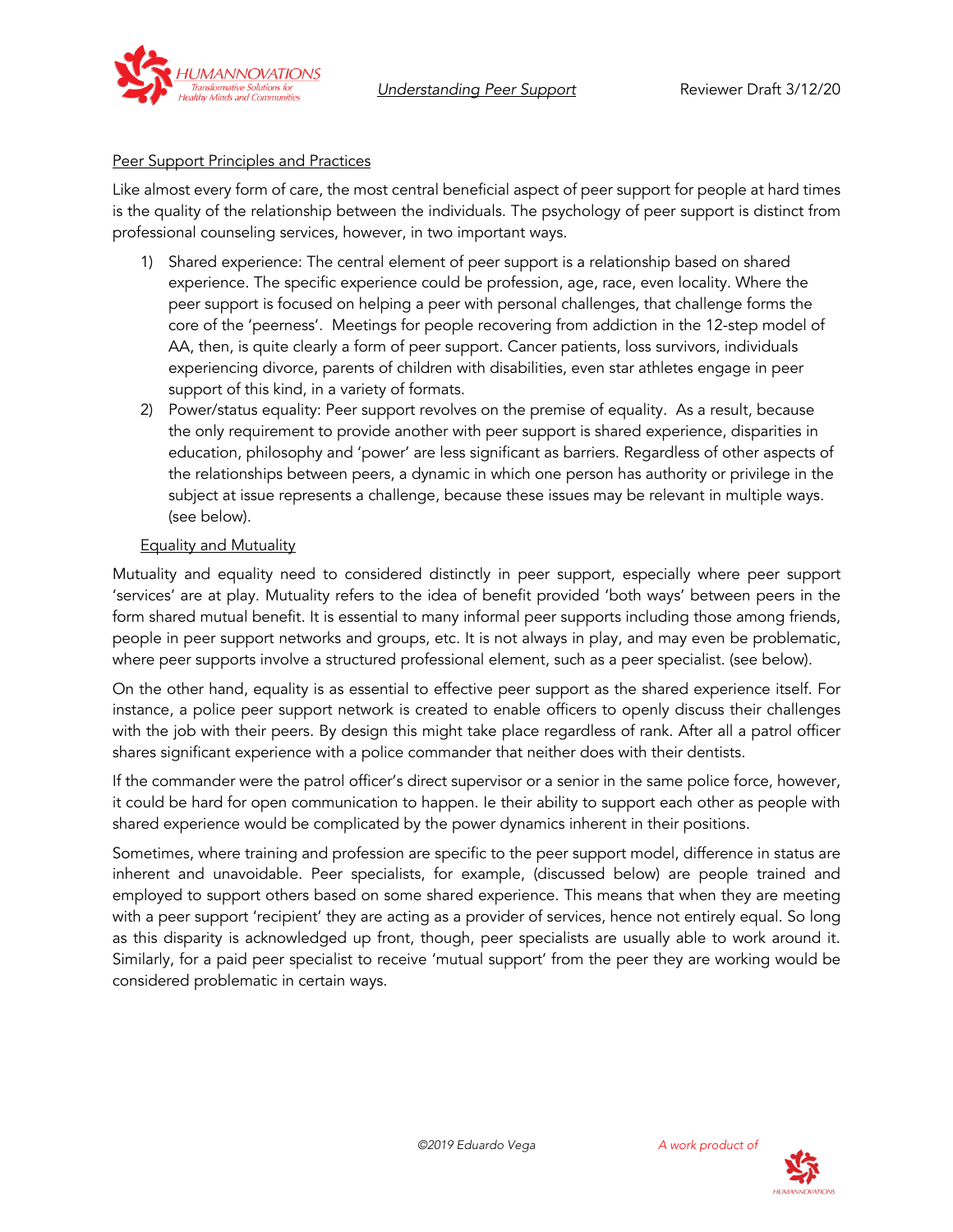*Understanding Peer Support* Reviewer Draft 3/12/20



#### Defining and delimiting "Peerness"

It should be clear given the above that people can be peers in many ways, and in multiple ways. Discovering this 'peerness' is often a very natural process. In fact it might be said that a central aspect of getting to know anyone in any social situation lies in identifying 'shared experience'.

This process can be engaged more intentionally as well, through simple exercises used to examine where one's life experience intersects with another's. (Such a procedure is a structured activity in Humannovations' "Growing Through" training for example.)

Some peer support experts warn, however, about the danger of 'overidentified peerness', a situation where one assumes to share or understand more about another than is really valid. Although this is rarely significant in informal settings, it may be a source of misunderstanding that leads to problems later.

Where peer support work is specialized or highly focused, however, 'overidentified peerness' can create barriers. Because peer support, more than other modes of coaching or counseling, depends on relationships built on commonality ('shared experience') risk may exist in 'assuming too much'. Peer support is most effective when it is based in listening, learning and compassion, that avoids assumption or advice-giving.

## PEER SUPPORTER AND PEER SPECIALIST TRAINING

Many people are naturally good in roles as mentors or peer supporters. Without formal training however, natural talent is limiting and can lead to mistakes or mishaps. While the basics of peer support are intuitive, the skills and confidence needed to be an excellent peer mentor require substantial training. In the mental health services domain, for example, certification as a professional "Peer Specialist" can require more than sixty hours of training, along with substantial work experience. (These standards are set at the state level in the US.)

Peer support has evolved as a legitimate mental health support service worldwide, and is available today in many forms, communities and workplaces. Many nuances come to bear in designing, implementing and evaluating peer support programs, regardless of the setting, however. Along with clear goals and outcomes, a clear understanding of these at the outset minimizes the risk of recalibration and correction down the line.

Nonetheless, the fundamentals of good peer support can be acquired by anyone who is motivated to help others in a spirit of compassion. Practice in connecting and active listening, along with structured approach to sharing personal experience where and when it is helpful, enable individuals to develop the skills to be truly helpful to their peers. Tools for recognizing when situations require a more intense intervention or professional services, and confidence to collaborate with a peer if things become urgent is also essential, in case imminent harm arises.

## THE SPECTRUM OF PEER SUPPORT

Peer support models can be classified along a continuum of "modes" from casual to highly structured. In this scheme, key elements vary including format, level of training, temporality (synchronous/asynchronous) and format. Start-up, implementation and management of these should be seen as varying more or less directly with the mode as well. Ie. casual projects such as a What'sapp chain or online group are easy to



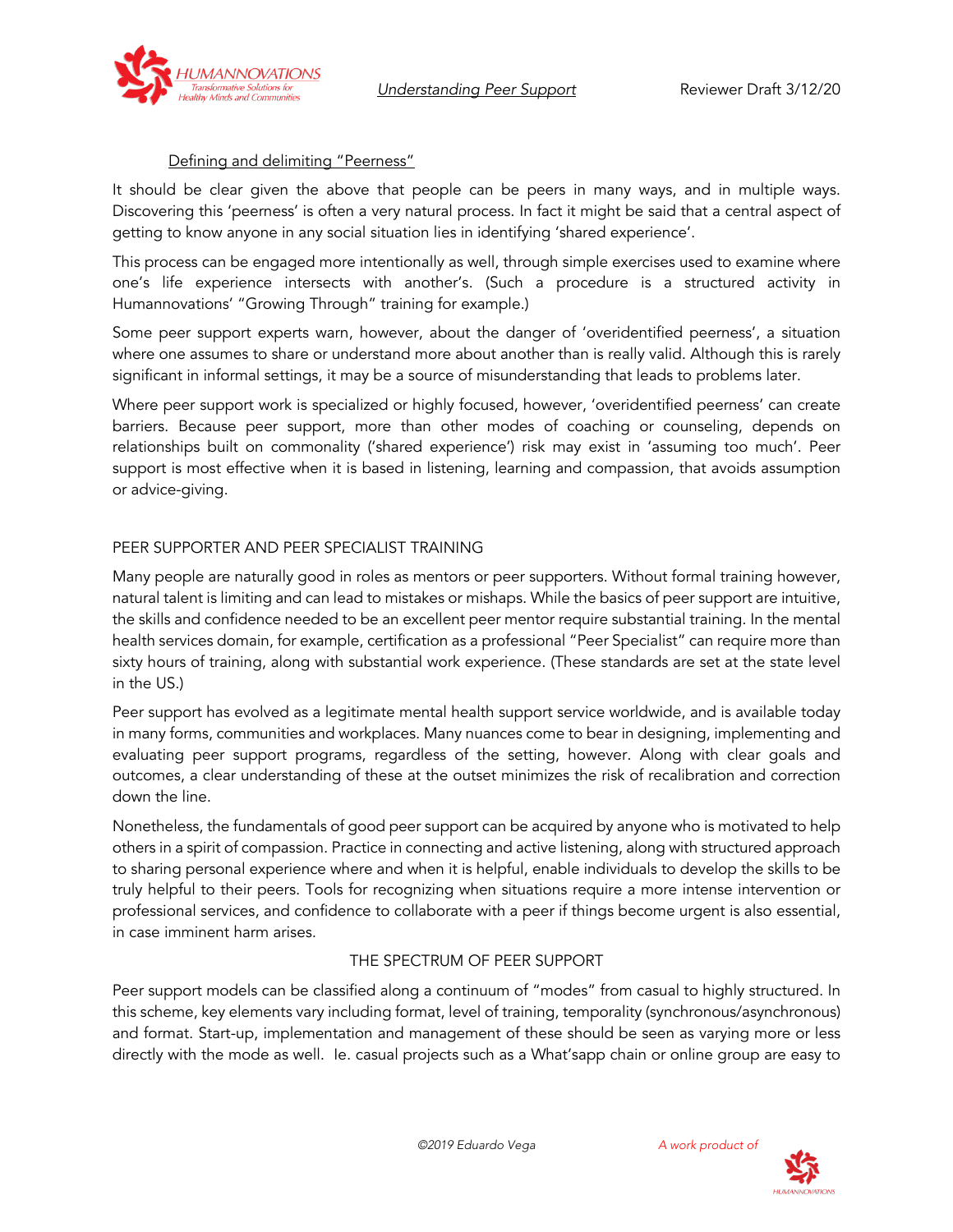

start and require less management or skill expectations than peer support groups which require less than professional peer support (peer specialist) services.

# PEER/MUTUAL SUPPORT PROGRAMS

|                                                     | Mode              | <b>Temporality</b> | Format                                                                       | <b>Structure</b> | People                                                           |
|-----------------------------------------------------|-------------------|--------------------|------------------------------------------------------------------------------|------------------|------------------------------------------------------------------|
| Online group,<br>open chat,<br>thread groups        | Casual            | Asynchronous       | FB Group, Listserve,<br>Chat/text group,<br>Blogging, "office<br>hours" chat | Low              | <b>Moderators</b>                                                |
| <b>Peer or Mutual</b><br><b>Support Group</b>       | <b>Structured</b> | Synchronous        | Live online, in<br>person or phone<br>meeting                                | <b>High</b>      | <b>Facilitators</b>                                              |
| <b>Peer Partner/</b><br>Ally (mutual)               | Informal          | <b>Both</b>        | Facilitated<br><b>Support Group</b>                                          | <b>Medium</b>    | Peers, Mentors                                                   |
| $\mathsf{I}$ : Peer<br><b>Support</b><br>(Services) | Semi-structured   | <b>Both</b>        | Phone, text, DM                                                              | <b>Varies</b>    | <b>Trained Peer</b><br><b>Supporters</b><br><b>Mentors</b>       |
| <b>Crisis Peer</b><br><b>Support</b>                | <b>Structured</b> | Synchronous        | Phone, text, DM                                                              | <b>High</b>      | <b>Advanced Peer</b><br><b>Specialists</b><br><b>Supervisors</b> |

Although distinct in form and practice, these models, appropriately developed, are generally complementary to each other and non-exclusive. Organizations or communities seeking to implement peer supports, then, should be encouraged to consider different and multiple models, perhaps beginning with casual and planning for more highly structured supports down the line.

#### PEER SUPPORT MODELS AND SERVICES

1) Peer support networks

Often quite informal, peer support networks provide a way for people with shared experience to meet and discuss items with each other, individually, collectively or both. A private Facebook group for survivors of clerical abuse might be one example. Others include a listserve for broad email communications with peers around the world, a phone-tree or What'sapp text group, etc. Web-based chat groups are currently among the most widespread example of this model, including some which include moderators, professional or volunteer.

2) Peer support groups

Every day thousands of peer support groups meet regularly around the world. As previously mentioned, addiction recovery groups based in Alcoholics Anonymous, are the most prevalent example of peer support in a group format. Others include groups for survivors of all sorts, professional and careerrelated meetings, etc.

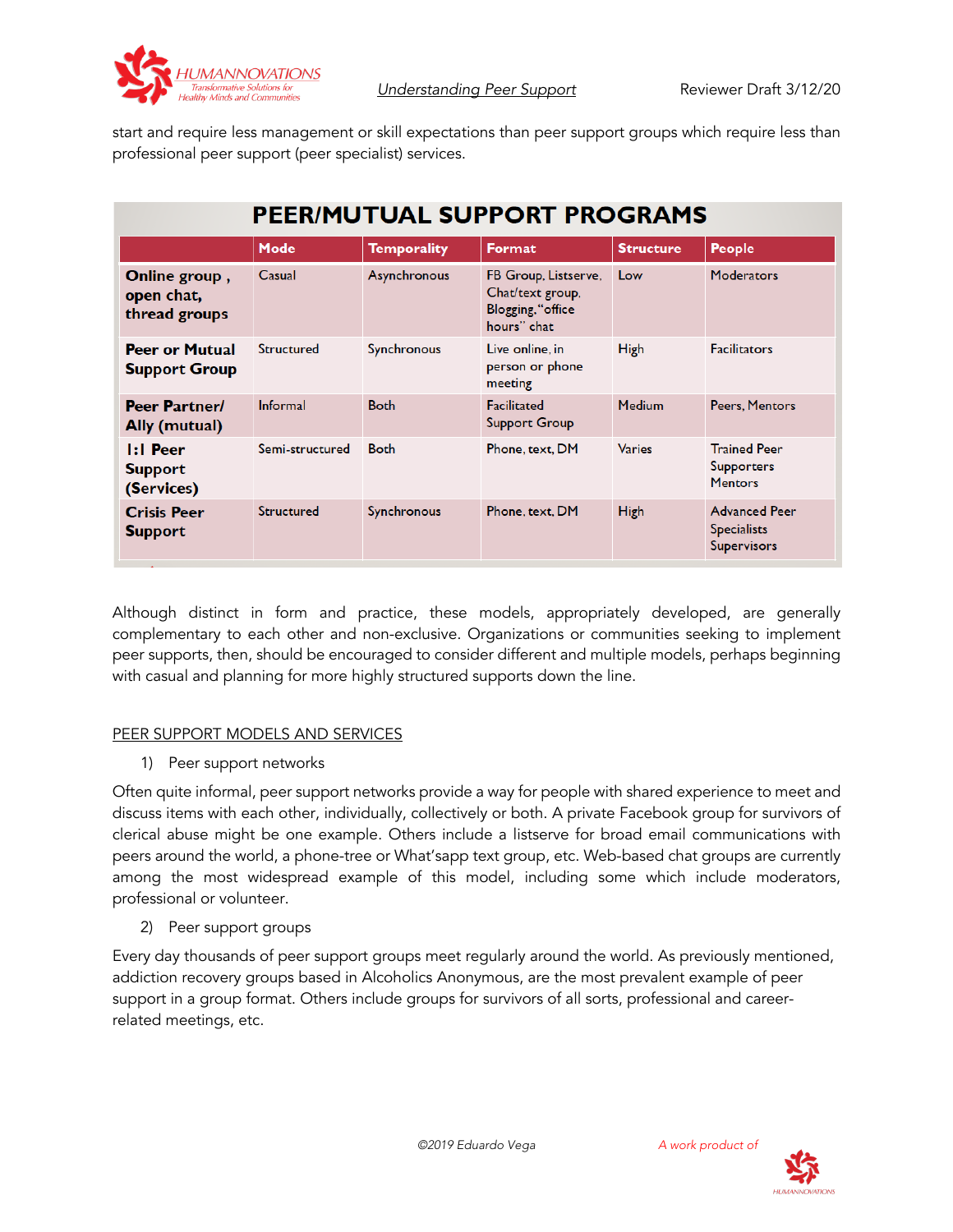



The defining aspect of a peer support group is people meeting in a single place and time to converse on their shared experience. Classically this happens at a defined locations. However, many such groups are now conducted by remote via telephone conference, video chat or even text.

Most peer support groups have some elements of structure that may include a written format, participant guidelines, readings, limits on time etc. Some are very highly structured and others less so.

Peer support groups are commonly offered as services as well, whether paid or not. In addition in many settings a trained individual, often a clinical specialist, provides expert facilitation for the group. If the facilitator does not themselves share the core peer experience, the group is usually considered a form of 'treatment' rather than pure peer support (as related to the status and power dynamics discussed above). Notwithstanding, these 'hybrid' model peer support groups can be highly beneficial for some.

3) One-to-one peer support:

Again, widely provided and available informally, one-to-one peer support is the most direct form of the practice. Increasingly, a variety of training programs are available to professional and non-professionals in practices that maximize the benefit of peer support, by helping people develop skills for listening and connecting.

Peer Support Service Programs: Example of peer support programs include the above as well as

- *Peer Specialist Services*: trained specialists who are able to use their lived experience of struggle, disability, recovery and service usage to support others, peer specialists are employed in many settings including inpatient, community care, mobile crisis, street outreach etc. Peer specialist professionals evolved within behavioral health, but are increasingly used as providers in a broad array of human services
- *Peer Navigators*: individuals who help others 'find their way' among services and systems, such as public benefits, treatment programs, or court-mandated services
- *Peer Advocacy:* in this role someone with shared experience works in collaboration with another to advocate with systems, authorities and/or providers, to help their peer express their needs and wants, access desired resources, and to ensure due process and rights protection.
- *Cultural Brokers:* People whose shared experience of culture, ethnicity, immigration status, etc. allow them to connect with others to bridge barriers of language and culture. Sometimes called 'promotores'
- *Peer Bridging*: people who support another in their transition between service or institutional settings and, most commonly, the community. This support is used for those moving from inpatient treatment to home, for example, or from corrections facilities to the community.
- *Peer Respite*: specialty settings for individuals who are encountering distress or crisis, peer respite houses serve as an alternative to traditional urgent care settings such as emergency or inpatient units. In most cases, these programs are staffed by peer specialists.
- *Peer Warm Lines:* blending one on one peer support with networking, warm lines allow for focused supportive conversations between peers over the phone, via text or chat. Like most of the above they may be staffed by trained volunteers or peer specialists. Unlike hot lines, warm lines often provide a combination of real-time availability, with call-back and outreach functions.
- *Peer Support Apps:* to date several of these, which principally act in the form of warm lines, exist. With a variety of modes, they can range from direct conversation, to asynchronous communication (through app-specific text, etc.)

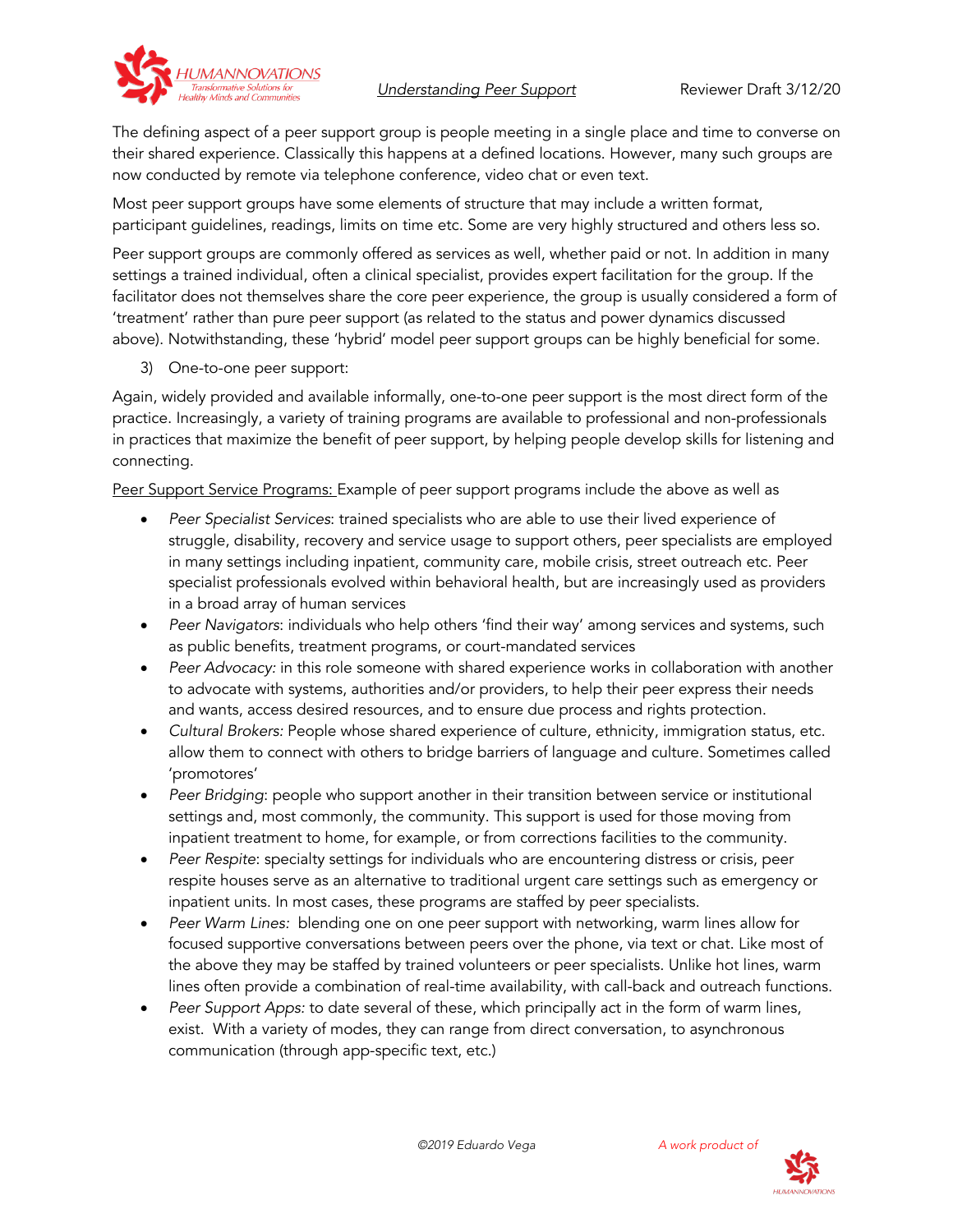



## **CONCLUSION**

Whether in the classic mutual aid form or through highly structured programming, peer support is an excellent mental health resource for communities, workplaces and organizations everywhere. As midstream behavioral health prevention with naturally low barriers to access, peer supports fill an gap between professional services 'external' to communities and 'local' need, simultaneously empowering and engaging members of the community as helpers. Implementing peer support is simple and low-cost in comparison with many traditional interventions and/or clinical supports, and should be seen as fully complementary to those. What is more these models are readily adapted to the culture and structure of organizations and communities.

Informed planning and decision-making relating to the modes and models of peer support programming is key to effectiveness. Evaluation of implemented efforts should be based on specific objectives and outcomes, and include participants at each phase to ensure the peer support program is serving the community. In most modes, skills training is essential for quality outcomes, as is support to help individuals negotiate the complexities of peer support relations. Orientation for leadership, consultation for management, human resources and health partners is extremely helpful, as well, to connect internal and external resources (including workplace wellness programming) and maximize the power of peer support for everyone in the community.